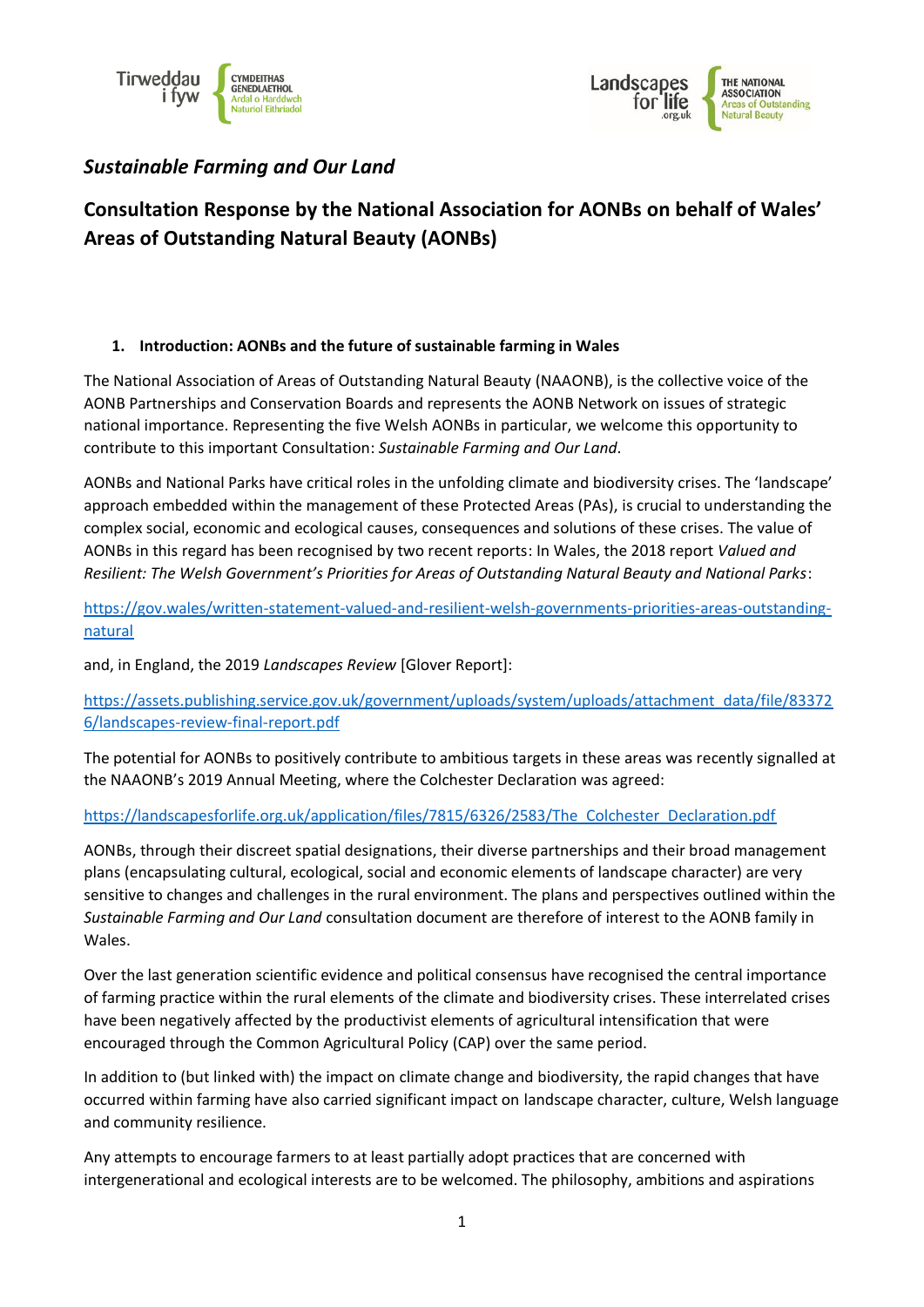



embedded within *Sustainable Farming and Our Land* are a step in the right direction. The scheme being developed is an improvement on previous attempts to provide environmentally sensitive farm support. However, the loss of area-based payments post-Brexit will challenge the farming sector and the livelihoods of farming families who have depended on simpler support and payment regimes. The need for empathy cannot be overstated, especially since many farming families under CAP often found themselves as the *objects* rather than the *subjects* of change within the farmed environment.

With careful attention to scheme design, empathy in roll-out, and consistency across the objectives for Sustainable Management of Natural Resources (SMNR) we are hopeful that an effective scheme of farm support will prevail, consistent with Wales' leading role in sustainability policy. To that end we offer the following commentary to the Consultation and would welcome an opportunity to work with Welsh Government and stakeholders on the design and delivery of this initiative.

### 2. *Views on the Sustainable Land Management (SLM) Framework*

**The SLM framework provides a clear logical model linking Benefits, Outcomes and Actions**. It is a useful expression of Sustainable Management of Natural Resources (SMNR) principles. For the framework to become most effective, there needs to be an integral process of monitoring and evaluation that allows for continual improvement. In that respect, over time, Actions will need to be adjusted to adapt to external factors and internal dynamism. The necessary flexibility is not yet presented within the framework. Benefits, Outcomes and Actions in the real world are not merely linear but reciprocal in their interrelationships.

The framework appears to assume a level of scientific certainty and consensus. This does not leave much space for those areas of SLM that would need to be covered by the 'precautionary principle'.

**The broad contributions of farmers, foresters and land managers** *have* **been covered at a generic level**. However, the major issue of soils (degradation, compaction and loss) would benefit from explicit mention under 'environmental' benefit. An ecological approach towards environmental issues (as implied in SLM) would justify placing soils on par with the listed areas of biodiversity, water and atmosphere.

Social benefits and outcomes have likewise been covered at the broad level. However, non-instrumental benefits should also be included (even if they are difficult to quantify). Some mention of 'intrinsic worth' would be welcome from a Protected Areas perspective at the very least (scenic beauty and other aesthetic and moral values reinforce wellbeing Outcomes particularly in the areas of mental and physical health).

**SLM Outcomes have been described well overall**. But (as noted above) the report has focused on instrumental and quantitative Outcomes. Non-utilitarian elements of value are conspicuously absent. An outline discussion of general qualitative Outcomes (a sense of scenic beauty, inspiration from nature and the ensuing emotional response) is necessary if artistic, aesthetic and moral values are to be brought to the surface.

It is right to focus an income stream on **environmental outcomes**, but there are some assumptions made in respect to normal market function that need further thought. For example, the statement that "some aspects of SLM are already rewarded by the market; in particular food" (3.26) glosses over the tendency for markets - particularly where international - to be dominated by monopoly and corporate interests, and for trade policies to be set by hegemonic actors within markets through scale-of-economy advantages, reduced costs of production or greater political power. In effect, markets can 'crowd out' necessary SLM elements of long-term sustainability in food production in favour of short-term profitability and its beneficiaries.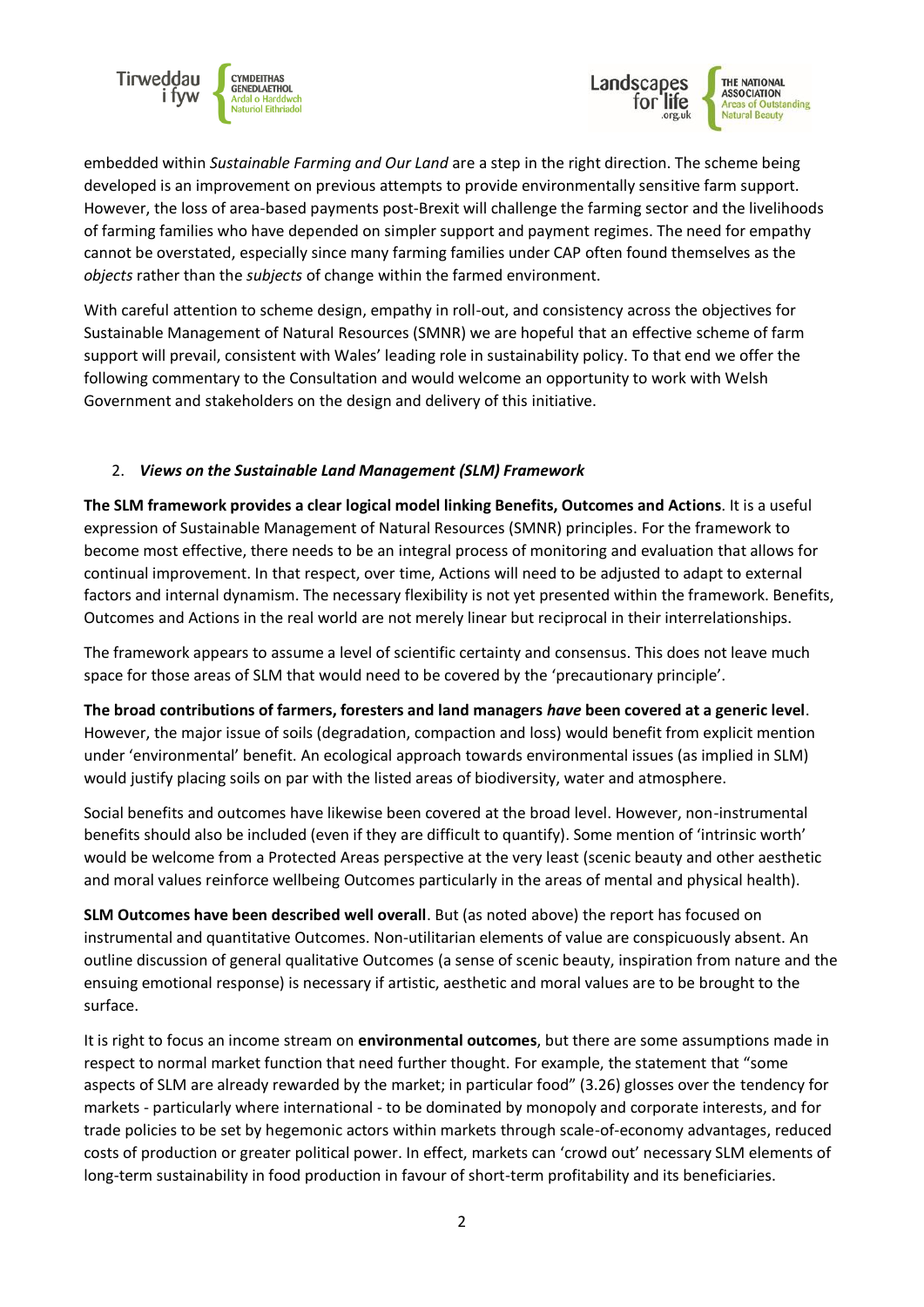



SLM implies market intervention through its emphasis on rewarding inter-generational and non-monetised Outputs. In that respect, inclusion of specific environmental food production techniques - such as agroecology, organic and permaculture that are currently placed at market disadvantage by their higher unit costs and lower levels of research and development - ought to be considered for inclusion under SLM-based farm support mechanisms. This adjustment to the categorisation of 'food production' in a public goods and SMNR discussion could result in significant adjustment to the **policy framework** that would enhance efficacy of this scheme and maintain Wales' international position as a leading agent of sustainable policy.

### *3. Views on the proposed Sustainable Farming Scheme and Advisory Service:*

**The proposals for Farm Sustainability Reviews (FSR) and the Farm Sustainability Plans (FSPl) are very welcome and are improvements on previous forms of farm support**. However, the ambitious aspirations for this scheme require application of a very comprehensive, multi-disciplinary and strategic approach towards these initiatives and the subsequent deployment of farm support funds.

In particular, the role and professional accreditations of any FSR practitioner need careful thought for enhanced proportionality. If FSR practitioners are to cover all the relevant areas of SLM assessment (environmental, economic and sociocultural) then some form of training and formal accreditation would be desirable to push the function beyond the limited scope of 'land agent' or 'farm advisor'.

Through the direction of an Advisory Service, FSR practitioners would require a very wide skill set to cover all areas equally. Alternatively, FSR general advisors could be brought in for an Expression of Interest (EoI) stage, with a pool of specialist advisors and technicians being selected and brought in to enable fuller development of the FSR and FSPl.

From the perspective of landscape resilience (a subject of concern to National Parks and AONBs) some form of strategic and spatial planning for FSRs and FSPs would be desirable. Explicit reference to other areas of Welsh Government and NRW work (eg NRW Area Statements) should also shape FSRs and FSPls. Individual farmers will have their local concerns, but no farm holding operates in isolation and their functionality across the spatial elements of SMNR need to be assessed. It would be worth tailoring specific FSR interventions within the AONB and National Park network so that farm support is consistent with relevant Management Plans and the broader aspirations of SMNR in these coherent and established landscapes. Wales' AONBs would welcome a discussion on how this could be achieved, and how Protected Areas can support and illustrate the benefits of this vital scheme.

In respect to the Sustainable Farming Payment (FSPy) proposals, multi-year payments to minimise volatility are welcome. As is the recognition that Welsh Government needs to underwrite payments where Outcomes have not been realised because of issues external to the farm or where Activities have not led to Outcomes.

The proposed EoI phase is important but needs some thought. Farmers' priorities may be more narrow than societal, landscape or SMNR needs. For the scheme to be effective, these broader elements need to be introduced from the outset.

**For the Sustainable Farming Scheme to succeed, there is a very clear need, as outlined, for an official Advisory Service**. For the sake of consistency, ease of and strengthening of regulation, and to maintain independence from the shorter-term winds of political change across Welsh Government, the **Advisory Service** could be housed within, or alongside, the independent statutory body Natural Resources Wales